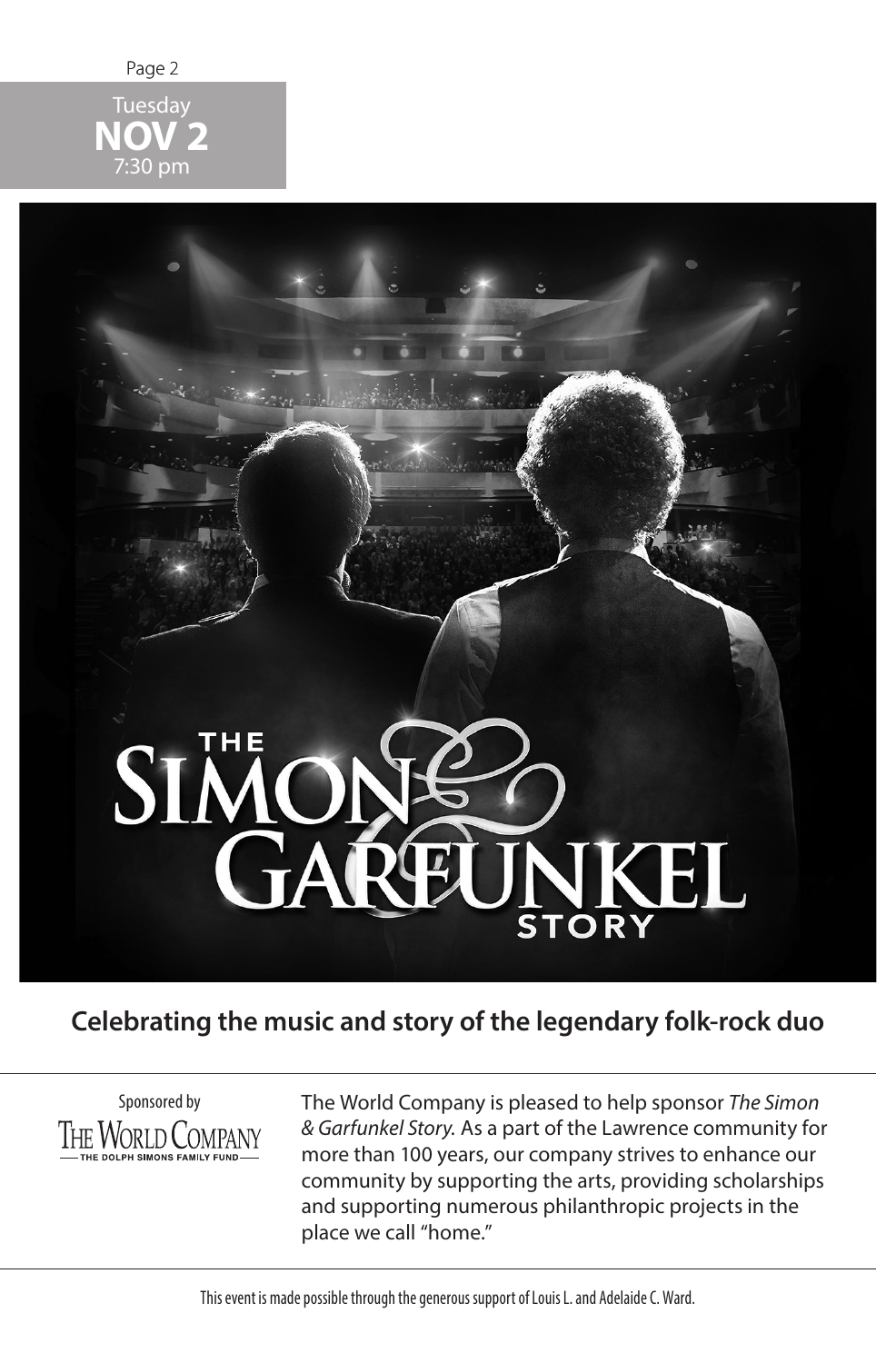Right Angle Entertainment, Quatro Entertainment Inc. and Maple Tree Entertainment present

# *The Simon & Garfunkel Story*

**Show Director** Dean Elliott

**Musical Supervisor** Dean Elliott

**General Manager** Ralph Schmidtke

**Musical Director** Adam Saxe/Zach Kamins

> **Sound Engineer** Steve Beatty

**Lighting Operator** Steve Fallon

> **Video Design** Z Frame

**Press** John Tellem/Andy Coscarelli - Tellem Grody PR

> **Lighting Design** Mike Berger Design

**Lighting Programmer and Director** Steve Fallon

> **Stage Manager/Monitors** Eric 'Kacz' Kaczmarczyk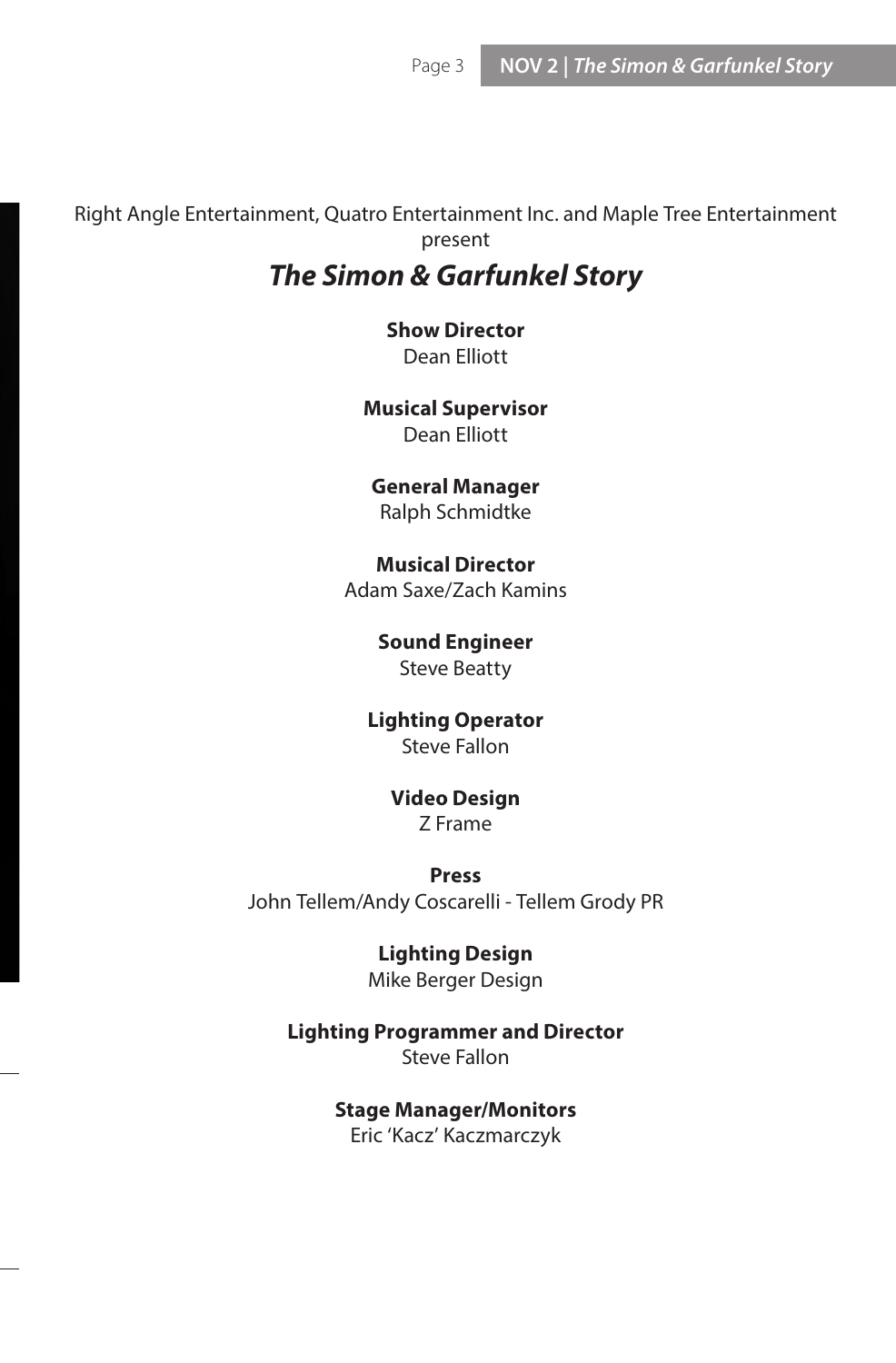#### **CAST**

| Keyboards and background vocals  Adam Saxe/Zach Kamins |
|--------------------------------------------------------|
|                                                        |
| Bass guitar and background vocals Marc Encabo          |
|                                                        |

### **There will be a 20-minute intermission during this performance.**

*The Simon & Garfunkel Story* chronicles the amazing journey shared by the folk-rock duo, Paul Simon and Art Garfunkel. It tells the story from their humble beginnings as Tom & Jerry to their incredible success as one of the best-selling music groups of the 60s to their dramatic split in 1970. It culminates with the duo's famous reunion in 1981, *The Concert in Central Park,* with more than half a million fans in attendance.

Using state-of-the-art video projection, photos and original film footage, the show also features a full live band performing all of their hits, including "Mrs. Robinson" (featured in the 1967 film *The Graduate*), "Cecilia," "Bridge Over Troubled Water," "Homeward Bound" and many more.

With more than 100 million album sales since 1965, Simon & Garfunkel's perfect harmonies and songs that poignantly captured the times made them one of the most successful folk-rock duos of all time. Over the years, they won 10 Grammy Awards and were inducted into the Rock and Roll Hall of Fame in 1990. In 1977, their *Bridge Over Troubled Water* album was nominated at the 1977 Brit Awards for Best International Album. In 2003, Simon & Garfunkel were awarded a Grammy Lifetime Achievement Award and, the following year, saw their "The Sound of Silence" awarded a Grammy Hall of Fame Award.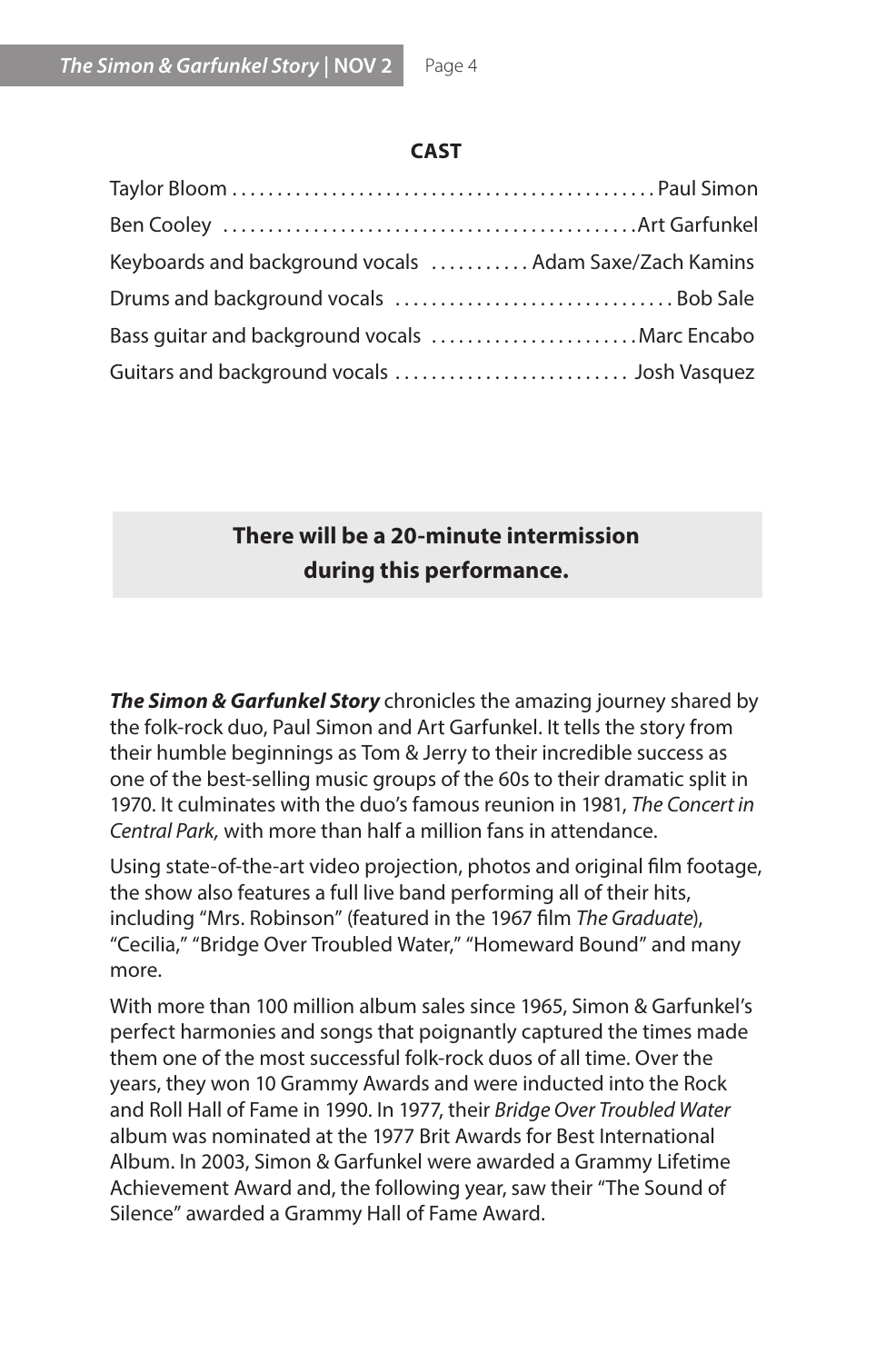## **WHO'S WHO**

**Taylor Bloom** (Paul Simon) is an actor and musician based out of NYC. He is utterly thrilled to be back on the road with *The Simon & Garfunkel Story* for another tour, and to be bringing this music to so many communities around the U.S. Born and raised in the Shenandoah Valley, Taylor attended Shenandoah Conservatory, where, in addition to sharpening his skills on stage, he caught the bug for film, writing and directing. To round out his creative pursuits, he writes music for himself as well as for his band, Coastline.



**Ben Cooley** (Art Garfunkel) is an actor based in NYC. Born and raised in Queens, NY, he couldn't be more excited to tell the story of two young men from Queens who wrote the music of their generation. Recent Credits include the roles of Sky in *Polkadots: The Cool Kids Musical* at the Playhouse on Park and Sheldon in *Junie B. Jones in Jingle Bells, Batman Smells!* at the White Plains Performing Arts Center. This is also his first tour, and he is excited for all the challenges it will bring!



**Adam Saxe** (keyboards and background vocals) Recent credits include playing with pop artists such as Trent Harmon and Jamie Lynn Spears, performing at the Grand Ole Opry and on Norwegian and Carnival Cruise Lines, singing the national anthem for the NFL, and touring throughout the U.S., Canada and Europe. He has a bachelor's degree in psychology from Miami University of Ohio, and he recently received his master's in psychology from Pepperdine University in Malibu, California.

**Bob Sale** (drums and background vocals) was born in Oakville, ON, Canada, eventually moving to Toronto, then to Chicago, and currently lives in San Diego. He's married and has two children. He has had the honor of playing with many excellent artists including, Eric Johnson, Albert Lee, Peter and Gordon, Vince Martel, Ben Vereen, Mary James and Rick Elias. Bob also played drums on the soundtrack to the Tom Hanks movie *That Thing You Do!* He has toured North America with *PFX: The Pink Floyd Experience* for past five years. He freelances in Southern California, playing gigs and doing studio work as well as playing jazz and other music festivals around the U.S. He also recently had the opportunity to do some shows playing drums for: America, Juice Newton, B.J. Thomas, Stephen Bishop and Billy Ray Cyrus.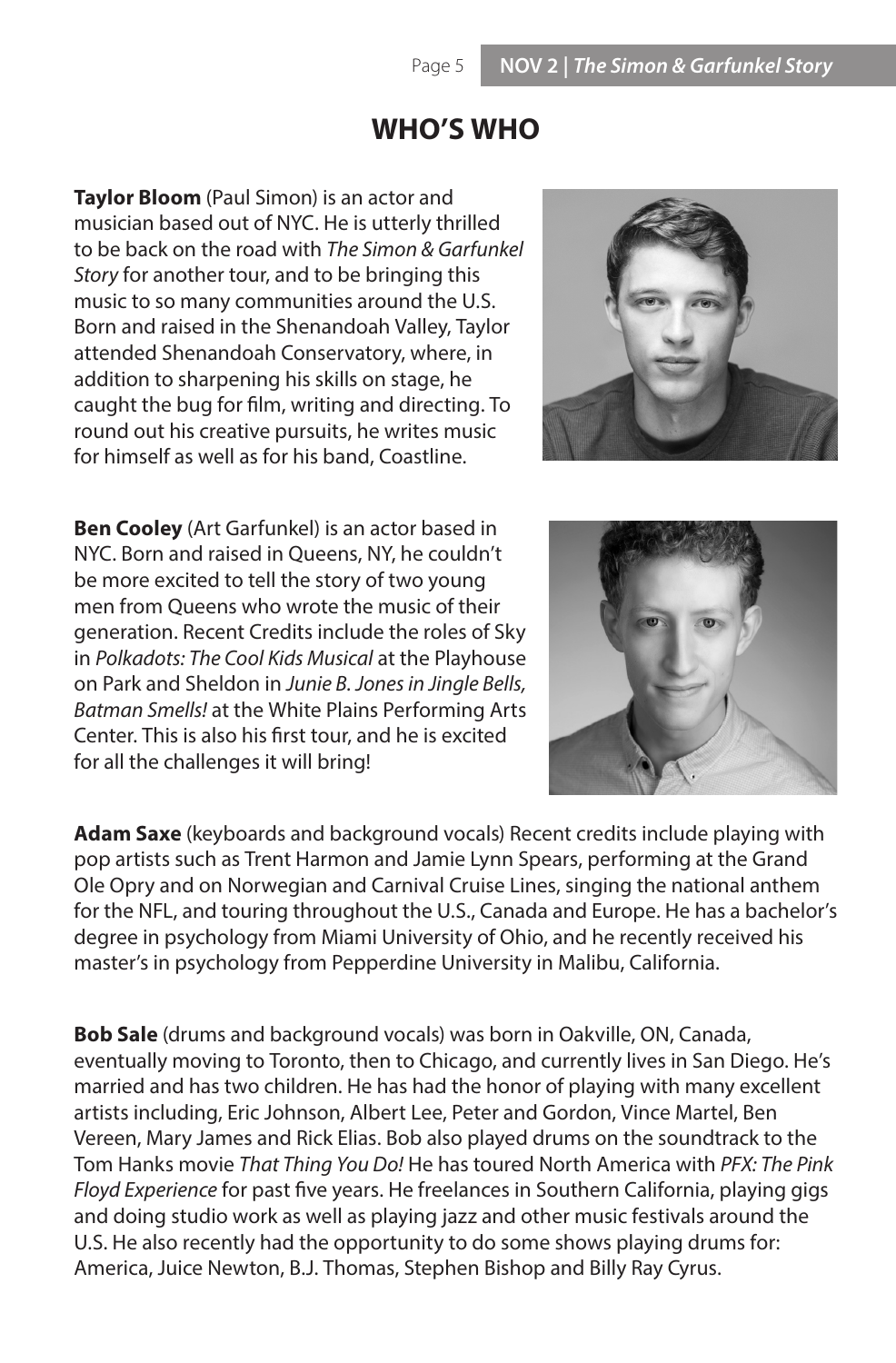**Marc Encabo** (bass guitar and background vocals) is a multi-instrumentalist, composer, songwriter and arranger born and raised in San Diego, CA. Between growing up in church, piano lessons at the age of seven, and a fondness for Top 40 radio, he was led to pursue music through middle school and high school as a violinist. Through the influence of YouTube and playing at church, he taught himself how to play guitar and bass. He would later further his studies and complete his undergraduate degree in Jazz Studies in 2016 at the renowned Bob Cole Conservatory of Music at California State University, Long Beach. As a sideman, Marc has performed and recorded with various groups across the U.S., U.K., and Europe. As a composer and songwriter, he has works that have been performed and recorded in the U.S. and in the Philippines.

**Josh Vasquez** (guitars and background vocals) is a guitarist from San Diego, CA. At the age of 12, he was inspired by classmates at the time to pick up the guitar and eventually decided to pursue it as a career. His pursuit brought him first to the San Diego School of Creative and Performing Arts and, upon graduation, began attending Berklee College of Music in fall 2013. At Berklee, he studied with some of the most renowned teachers in contemporary guitar education, such as Rick Peckham, Tim Miller, Mike Williams (once a teacher to John Mayer) and Mick Goodrick. Since graduating from Berklee in 2017, Josh has been working as a freelance player in the Southern California area doing everything from wedding gigs to big band to musical theater and everything in between. His accolades include improvisation awards from several jazz festivals and being a semi-finalist in Guitar Center's King of the Blues competition in 2011.

**Right Angle Entertainment** (producers) specializes in producing world-class shows for influencers and major brands, theatrical tours and concert events live to the stage. RAE's proud roster includes: Markiplier's You're Welcome Tour, David Dobrik's VIEWS tour, *Disney Dance Upon a Dream, America's Got Talent Live,* Cat & Nat #MomTruths, *The Price is Right LIVE, The Office! A Musical Parody* now playing Off-Broadway, *FRIENDS! The Musical Parody* North American Tour and *Rudolph the Red-Nosed Reindeer: The Musical,* among many others.

**Maple Tree Entertainment** (producers) is a theatrical production company that specializes in creating, presenting and producing high-quality music, drama and musicals both in the U.K. and across the world. Maple Tree Entertainment's flagship show, *The Simon & Garfunkel Story,* has been seen by hundreds of thousands of people across the world and is still today the leading theatrical show concerning Simon & Garfunkel. The company is committed to extremely high-quality work and will always have the satisfaction of the audience as its main driving goal.